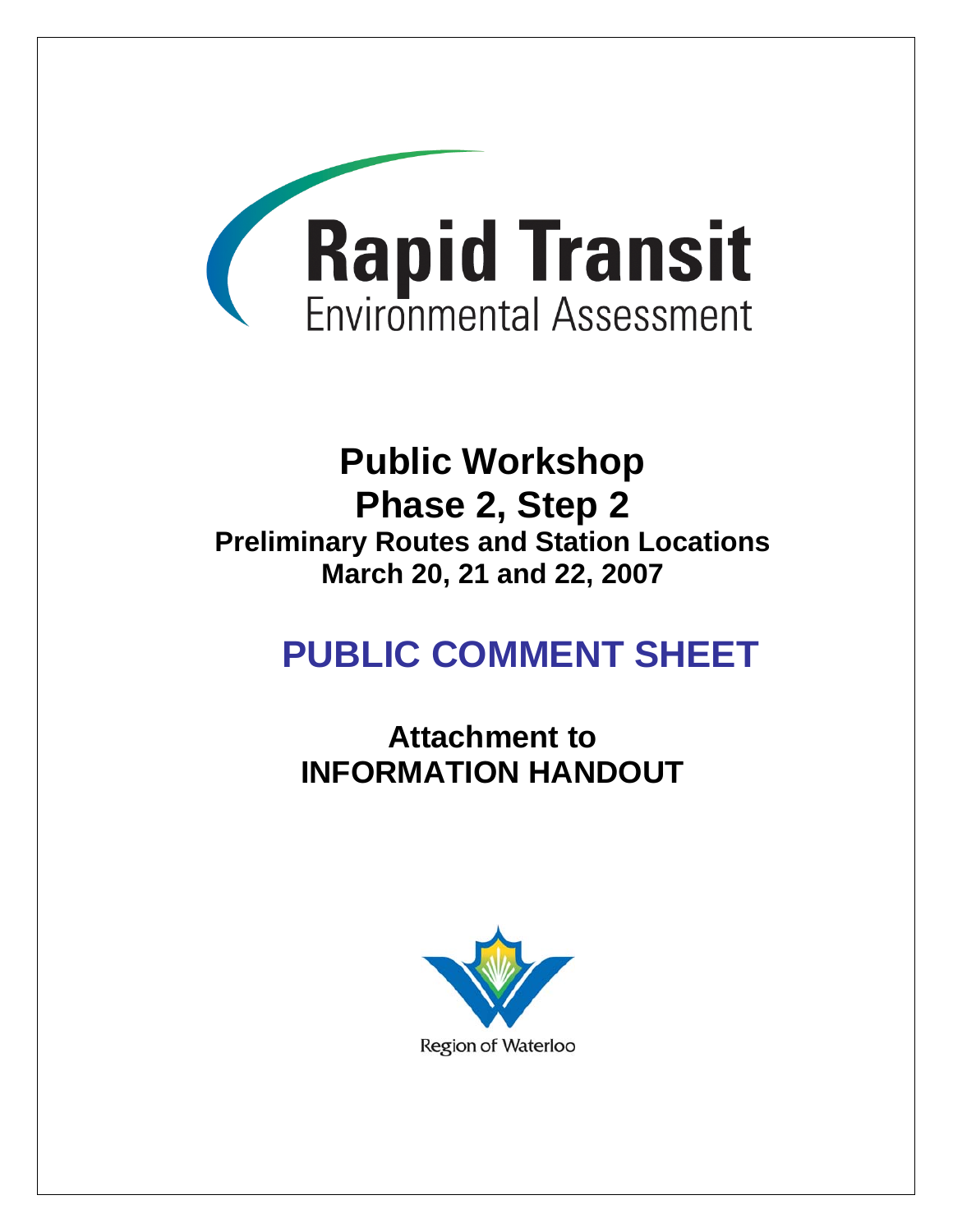

#### **Phase 2** Public Comment Sheet

#### **Provide Your Input!**

The Region of Waterloo requests input from the public on the questions offered on the attached Comment Sheet. All comments and information collected during this workshop will be considered during the selection of a Preferred Rapid Transit System. This Public Comment Sheet is an attachment to the Public Information Handout. You can also take home a copy of the Region of Waterloo Rapid Transit Initiative Backgrounder. The Backgrounder contains in-depth information about the history of the Rapid Transit Initiative as well as information on the progress made to date during the Rapid Transit Environmental Assessment.

#### **What Happens Next?**

The Region's consultants will use your input at this Public Workshop to refine the list of possible routes and station locations in the Study Area. These will be evaluated in greater detail during the next phase of the Environmental Assessment, and the results of the evaluation – a ranked short list of possible routes and station locations – will be presented for public input later this spring.

#### **How Do I Stay Informed?**

Public consultation is a critical and ongoing part of the Environmental Assessment Process. The approved Terms of Reference, Phase 1 Report, Phase 2 evaluation results and a summary of all public input to date are available on the Region's website at www.region.waterloo.on.ca/transitea along with other information related to the EA. The website will be updated regularly with information and notice of future public consultation events. If you would like to have your name added to the project mailing list, please go to the website and use the Sign Up feature, or provide your name, postal address, email address and any group affiliation to:

Rapid Transit Environmental Assessment Region of Waterloo 150 Frederick Street, 8<sup>th</sup> Floor Kitchener, ON N2G 4J3 Phone: 519-575-4757, ext. 3242 Fax: 575-4449 email: rtinfo@region.waterloo.on.ca

Yanick Cyr, P. Eng., CFM Project Director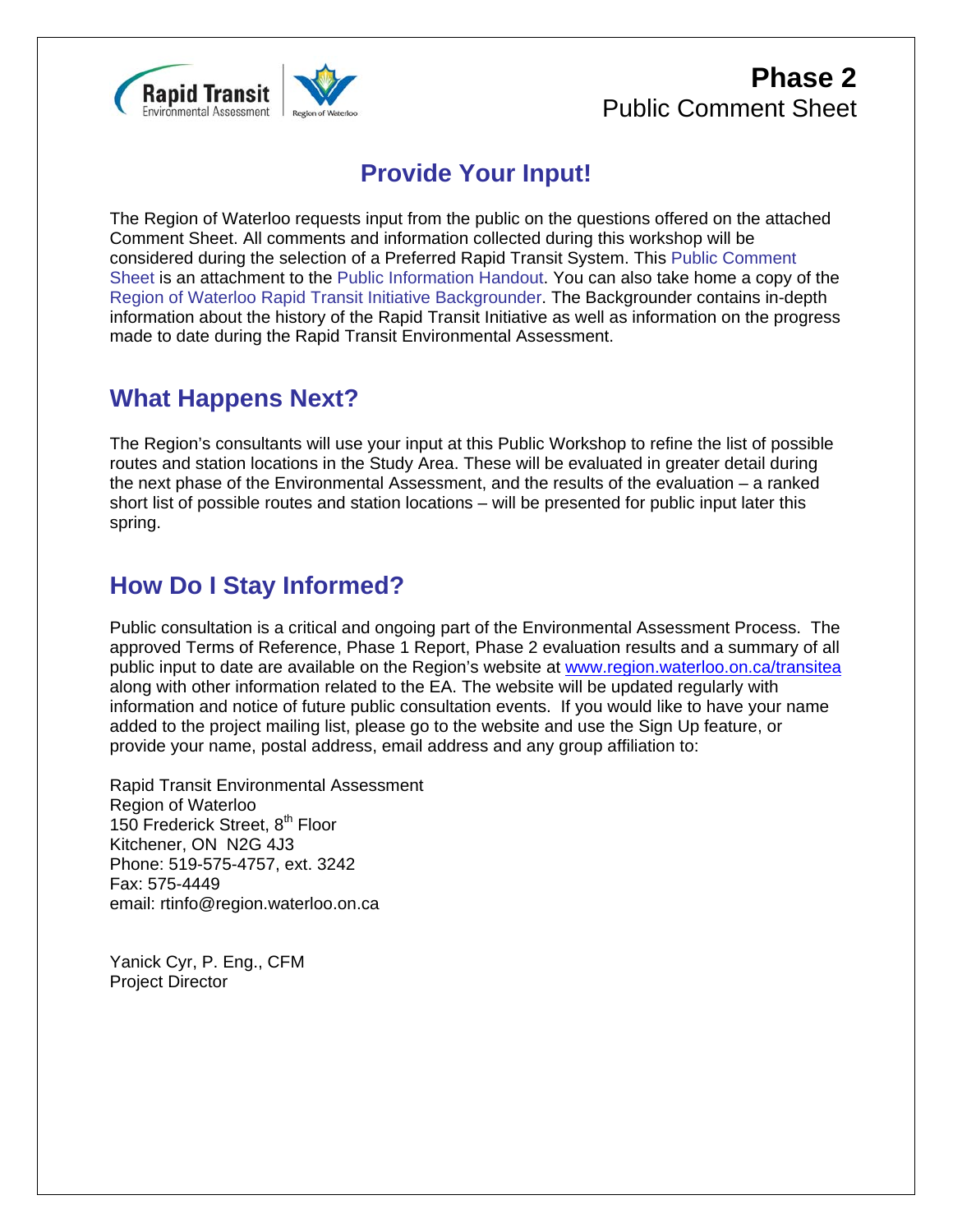

### **COMMENT SHEET Rapid Transit Environmental Assessment (EA) Phase 2**

Please complete and hand in this Comment Sheet in the Comment Box so your views can be considered during the assessment of a preferred rapid transit system for Waterloo Region. Maps showing preliminary routes and station locations have been attached. If you wish to prepare your comments later, please mail, fax or e-mail your comments no later than **April 5, 2007** to: Rapid Transit Environmental Assessment 150 Frederick Street Kitchener, ON N2G 4J3 Phone: 519-575-4757, ext. 3242 Fax: 575-4449 E-mail: rtinfo@region.waterloo.on.ca

| <b>Phone Number:</b> The Company of the Company of the Company of the Company of the Company of the Company of the Company of the Company of the Company of the Company of the Company of the Company of the Company of the Company |  |
|-------------------------------------------------------------------------------------------------------------------------------------------------------------------------------------------------------------------------------------|--|
| E-mail:                                                                                                                                                                                                                             |  |

#### **The Region's consultants have identified a number of preliminary rapid transit routes and station locations:**

\_\_\_\_\_\_\_\_\_\_\_\_\_\_\_\_\_\_\_\_\_\_\_\_\_\_\_\_\_\_\_\_\_\_\_\_\_\_\_\_\_\_\_\_\_\_\_\_\_\_\_\_\_\_\_\_\_\_\_\_\_\_\_\_\_\_\_\_\_\_\_\_\_\_\_\_\_\_\_\_\_ \_\_\_\_\_\_\_\_\_\_\_\_\_\_\_\_\_\_\_\_\_\_\_\_\_\_\_\_\_\_\_\_\_\_\_\_\_\_\_\_\_\_\_\_\_\_\_\_\_\_\_\_\_\_\_\_\_\_\_\_\_\_\_\_\_\_\_\_\_\_\_\_\_\_\_\_\_\_\_\_\_

- 1. Do you agree with the preliminary station locations?  $\Box$  Yes  $\Box$  No  $\Box$  Undecided
- 

Please provide reasons for your answer:

\_\_\_\_\_\_\_\_\_\_\_\_\_\_\_\_\_\_\_\_\_\_\_\_\_\_\_\_\_\_\_\_\_\_\_\_\_\_\_\_\_\_\_\_\_\_\_\_\_\_\_\_\_\_\_\_\_\_\_\_\_\_\_\_\_\_\_\_\_\_\_\_\_\_\_\_\_\_\_\_\_ \_\_\_\_\_\_\_\_\_\_\_\_\_\_\_\_\_\_\_\_\_\_\_\_\_\_\_\_\_\_\_\_\_\_\_\_\_\_\_\_\_\_\_\_\_\_\_\_\_\_\_\_\_\_\_\_\_\_\_\_\_\_\_\_\_\_\_\_\_\_\_\_\_\_\_\_\_\_\_\_\_ \_\_\_\_\_\_\_\_\_\_\_\_\_\_\_\_\_\_\_\_\_\_\_\_\_\_\_\_\_\_\_\_\_\_\_\_\_\_\_\_\_\_\_\_\_\_\_\_\_\_\_\_\_\_\_\_\_\_\_\_\_\_\_\_\_\_\_\_\_\_\_\_\_\_\_\_\_\_\_\_\_ \_\_\_\_\_\_\_\_\_\_\_\_\_\_\_\_\_\_\_\_\_\_\_\_\_\_\_\_\_\_\_\_\_\_\_\_\_\_\_\_\_\_\_\_\_\_\_\_\_\_\_\_\_\_\_\_\_\_\_\_\_\_\_\_\_\_\_\_\_\_\_\_\_\_\_\_\_\_\_ \_\_\_\_\_\_\_\_\_\_\_\_\_\_\_\_\_\_\_\_\_\_\_\_\_\_\_\_\_\_\_\_\_\_\_\_\_\_\_\_\_\_\_\_\_\_\_\_\_\_\_\_\_\_\_\_\_\_\_\_\_\_\_\_\_\_\_\_\_\_\_\_\_\_\_\_\_\_\_\_\_ \_\_\_\_\_\_\_\_\_\_\_\_\_\_\_\_\_\_\_\_\_\_\_\_\_\_\_\_\_\_\_\_\_\_\_\_\_\_\_\_\_\_\_\_\_\_\_\_\_\_\_\_\_\_\_\_\_\_\_\_\_\_\_\_\_\_\_\_\_\_\_\_\_\_\_\_\_\_\_\_\_ \_\_\_\_\_\_\_\_\_\_\_\_\_\_\_\_\_\_\_\_\_\_\_\_\_\_\_\_\_\_\_\_\_\_\_\_\_\_\_\_\_\_\_\_\_\_\_\_\_\_\_\_\_\_\_\_\_\_\_\_\_\_\_\_\_\_\_\_\_\_\_\_\_\_\_\_\_\_\_\_\_ \_\_\_\_\_\_\_\_\_\_\_\_\_\_\_\_\_\_\_\_\_\_\_\_\_\_\_\_\_\_\_\_\_\_\_\_\_\_\_\_\_\_\_\_\_\_\_\_\_\_\_\_\_\_\_\_\_\_\_\_\_\_\_\_\_\_\_\_\_\_\_\_\_\_\_\_\_\_\_\_\_ \_\_\_\_\_\_\_\_\_\_\_\_\_\_\_\_\_\_\_\_\_\_\_\_\_\_\_\_\_\_\_\_\_\_\_\_\_\_\_\_\_\_\_\_\_\_\_\_\_\_\_\_\_\_\_\_\_\_\_\_\_\_\_\_\_\_\_\_\_\_\_\_\_\_\_\_\_\_\_\_\_ \_\_\_\_\_\_\_\_\_\_\_\_\_\_\_\_\_\_\_\_\_\_\_\_\_\_\_\_\_\_\_\_\_\_\_\_\_\_\_\_\_\_\_\_\_\_\_\_\_\_\_\_\_\_\_\_\_\_\_\_\_\_\_\_\_\_\_\_\_\_\_\_\_\_\_\_\_\_\_\_\_ \_\_\_\_\_\_\_\_\_\_\_\_\_\_\_\_\_\_\_\_\_\_\_\_\_\_\_\_\_\_\_\_\_\_\_\_\_\_\_\_\_\_\_\_\_\_\_\_\_\_\_\_\_\_\_\_\_\_\_\_\_\_\_\_\_\_\_\_\_\_\_\_\_\_\_\_\_\_\_\_\_ \_\_\_\_\_\_\_\_\_\_\_\_\_\_\_\_\_\_\_\_\_\_\_\_\_\_\_\_\_\_\_\_\_\_\_\_\_\_\_\_\_\_\_\_\_\_\_\_\_\_\_\_\_\_\_\_\_\_\_\_\_\_\_\_\_\_\_\_\_\_\_\_\_\_\_\_\_\_\_\_\_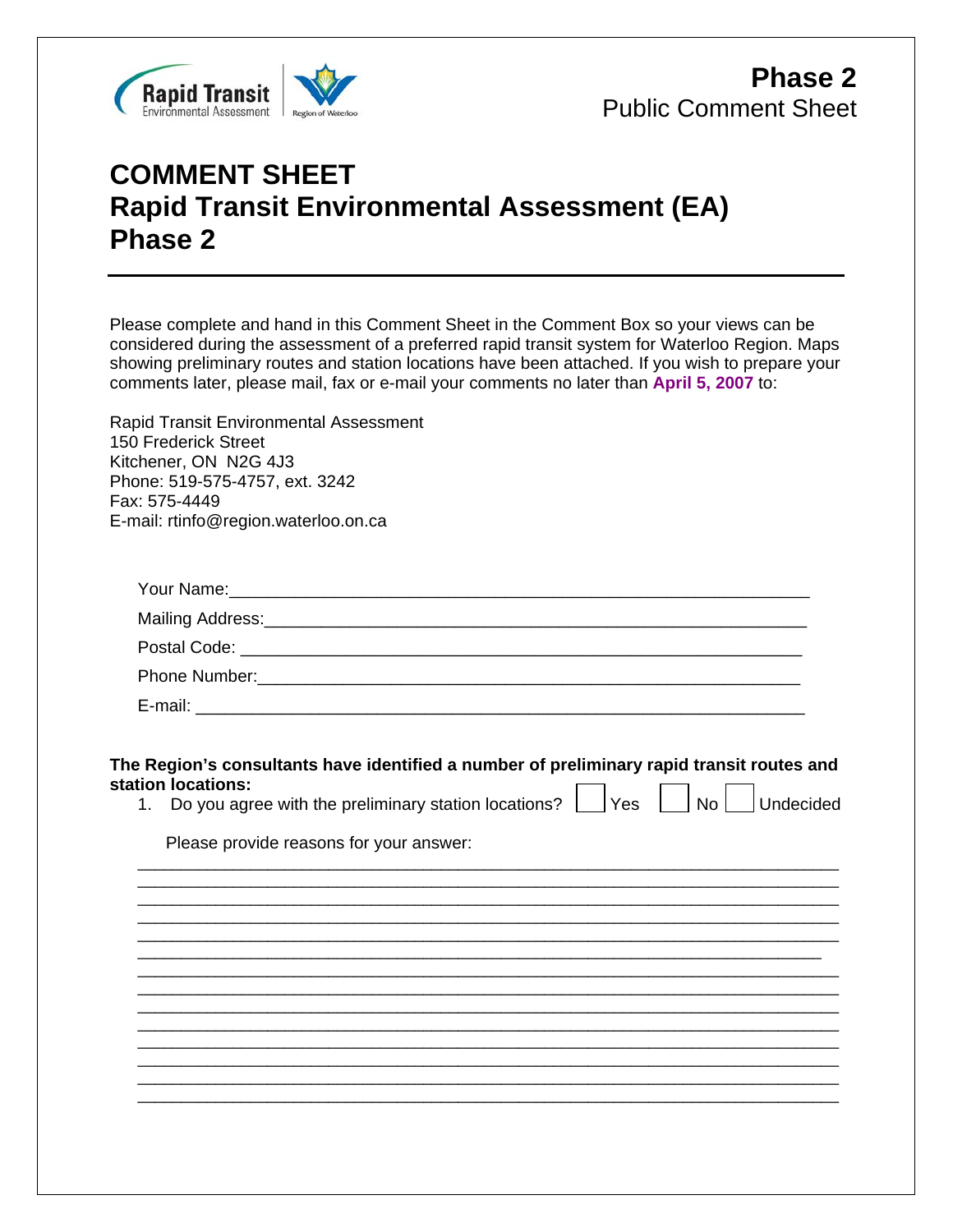

2. Are there other station locations you think should be considered? If so, why?

3. Do you agree with the preliminary rapid transit routes that have been identified? No Undecided Yes Please provide reasons for your answer:

4. Are there other reasonable routes (that meet the preliminary assessment criteria) that should be considered? If so, why?